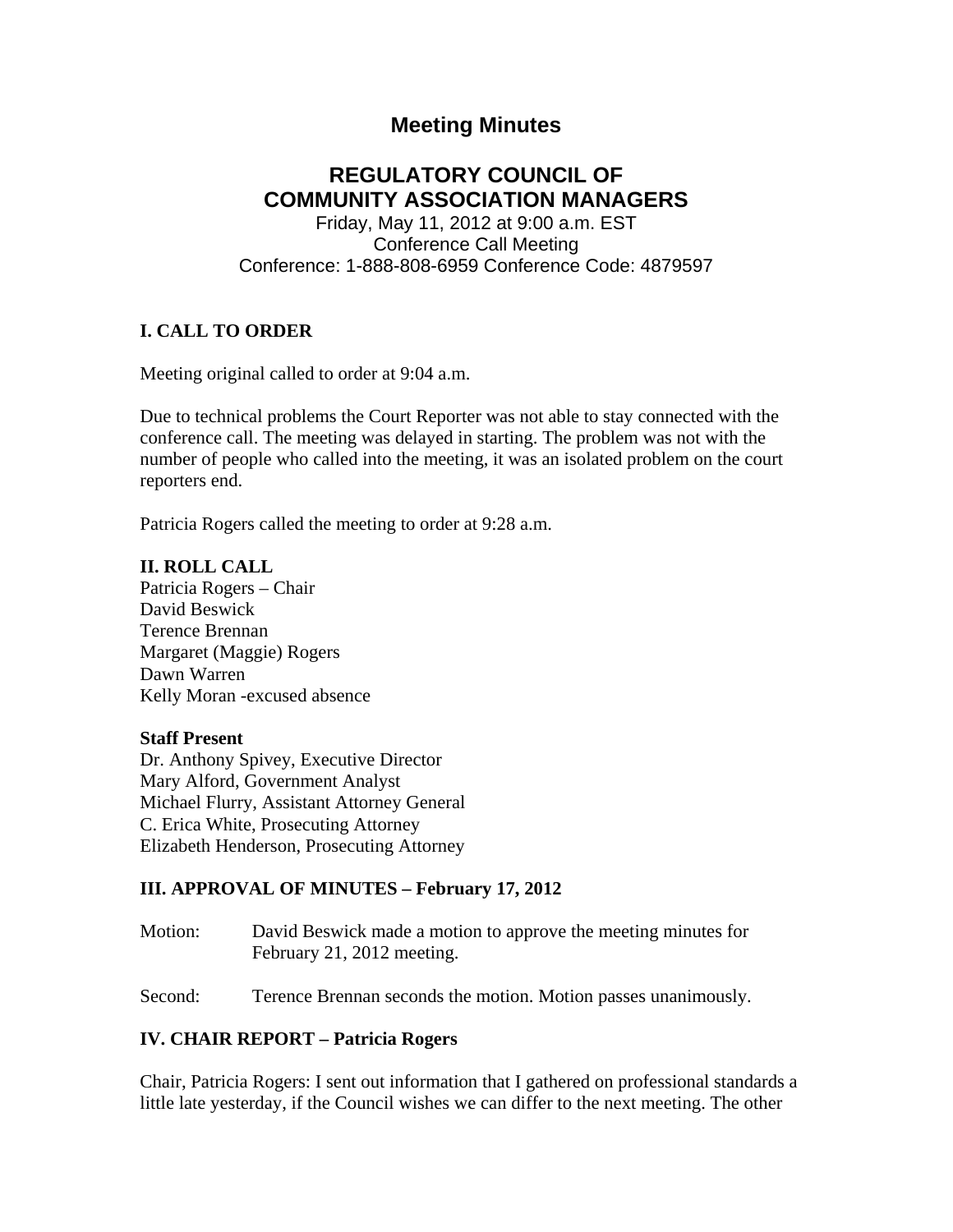thing is we need to keep in mind at our August meeting we should be thinking about legislative priorities. I would ask that everybody remember in the public that we will invite you to speak after each agenda item.

# **V. COUNSEL REPORT – Michael Flury**

Michael Flury: There are no rules currently in the hopper. There is a rule we will discuss later regarding a statutory change for requirements going to activating or reactivating an inactive license. That was sent out by Mr. Spivey yesterday. That is later on the agenda. Other than that there is nothing to report.

# **VI. PROSECUTING ATTORNEY REPORT – C. Erica White**

C. Erica White: On pages 10 – 46 of the materials for the meeting you will find a copy of the complaint case report for all public cases and that should be listed out by who is handling what case and their status.

Patricia Rogers, Chair: At the last meeting or a couple meetings ago you reported that you were overwhelmed with cases and that you got additional assistance. Has that assisted you in reducing the case load?

C. Erica White: Yes, we have two persons who are helping with reviewing the cases. Also, we have Attorney Henderson who is assisting us with reviewing cases. So, yes, that help has been helpful to me with getting cases looked at.

Patricia Rogers, Chair: Have you seen the number of cases increasing or decreasing?

C. Erica White: The cases are still increasing.

Patricia Rogers, Chair: Is that because of the dual complaint with the manager and the management company. Or is there a different reason?

C. Erica White: I believe it is that and a combination that there are just more people making complaints in this area. Some are duplicative and some are just brand new complaints. I believe in this quarter we have seen an increase in complaints.

Patricia Rogers, Chair: Any question from the Council?

Terence Brennan: On the very last page of the summary for  $2011 - 2012$  (page 53), it shows there were almost 600 complaints and 261 were legally sufficient. On the second page, is the end results of everything? The only figure that is marked is 1 citation. Does that mean out of those 592 complaints that only one went to a citation of some sort?

C. Erica white: Let me first say, I did not prepare this report so I am not exactly sure what the 1 case means. I really can't speak to that.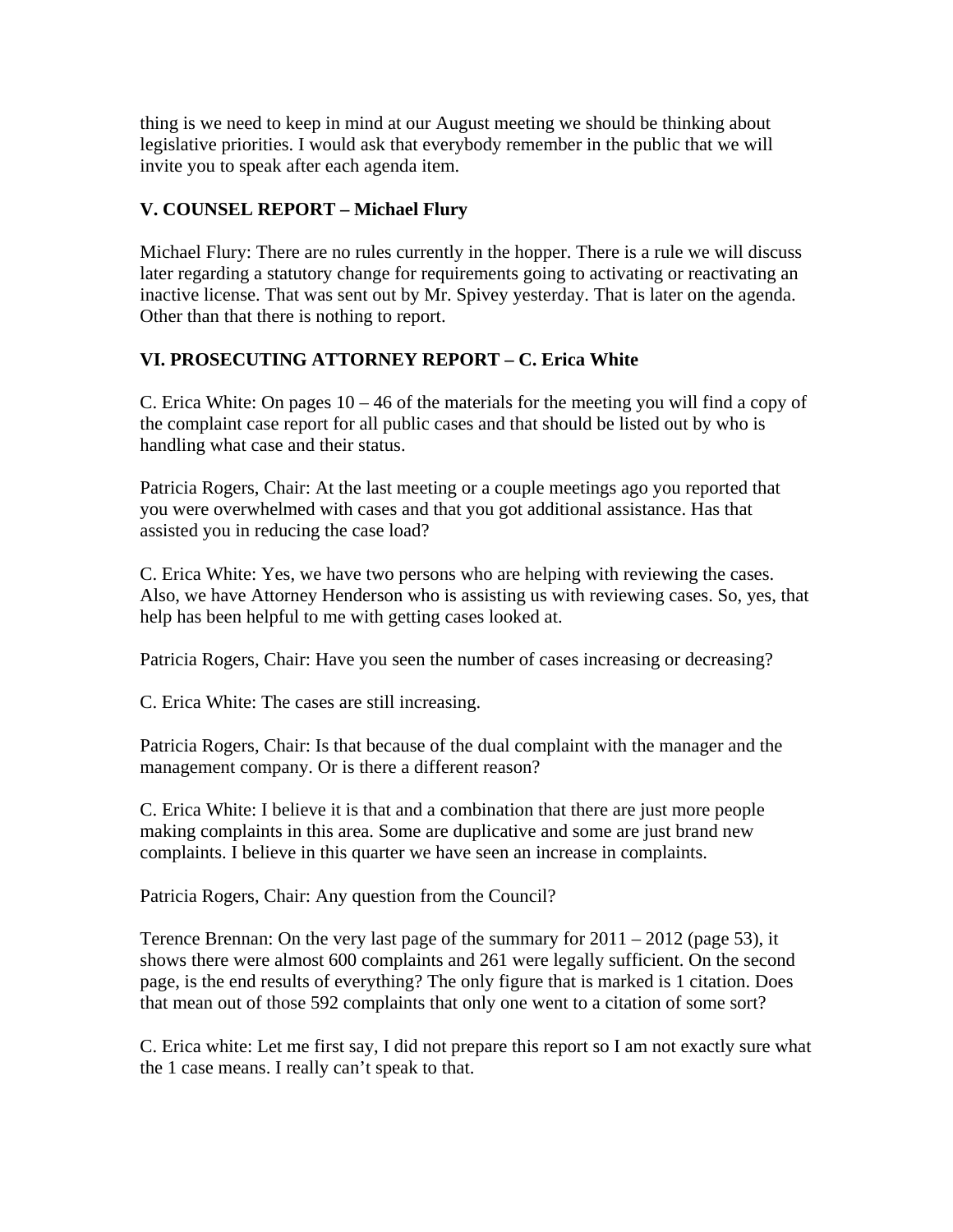Elizabeth Henderson: I can talk a little bit about the way that works. A citation is something that is not issued by legal. A citation would only be issued if Regulation was able to close a case, they basically hand out like a traffic ticket is what a citation is. That is not a result of a litigation of a case by us. That means only 1 time did they find a violation that was sufficiently handled by giving a ticket that someone could pay a fine or dispute the citation. If they dispute the citation it would become a case in legal, but in that case it looks like just one. This is not unusual from what I understand, this profession is not one that has a lot of offenses that can be handled by citations. In some professions you do, cosmetology and barbers for instance, probably half of their offenses the inspectors give out tickets for them rather than turning them into a legal case. Since the community association managers are more typically complaints filed by individuals, they can't be resolved by a citation.

Terrance Brennan: Does this suggest that the table is missing a few columns? My recollection from previous reports was that they would start out with a total number of complaints, then the number of legally sufficient, and then the number of probable cause found. We don't have a probable cause column here.

Elizabeth Henderson: Again, that is a different report than this one, as Ms. White said. This particular report is not one that is prepared by our office. It is a different combination of cases that was put together by a different portion of the agency.

Terrance Brennan: I see. Looking at the complaints listing, almost all of them, maybe 2 or 3 hundred are just showing as received in legal. They don't show a stage in processing. My impression is that you must be completely overwhelmed by the number of cases and there isn't sufficient staff or funding to actually deal with them.

Elizabeth Henderson: We can address that as well. This particularly group of profession, because there is no probable cause panel or any intermediary disciplinary action, these cases stay in a received in legal status even if I've looked at them, the review analyst has looked at them, my law clerk has drafted material on them. There is no intermediary status until an administrative complaint is filed or a closing order is filed. So, it ends up being somewhat misleading. It stays in that Status 30, which is the received in legal, until we take some final action on the case. There are no intermediate statuses it can really go into. So it makes it look like we have not actually looked at them, which most of the time is not true.

Terrance Brennan: It must have been tabulated differently in the past. I do remember the status numbers, and there was a series of them. With out knowing when they were applied the listing from a few years ago anyway, would have different status numbers.

Elizabeth Henderson: I can address that as well. We use to enter our actions and the last action taken would show up on the report. That is not the way we are keeping track of our actions anymore. We have a series of status codes the Department is no longer using.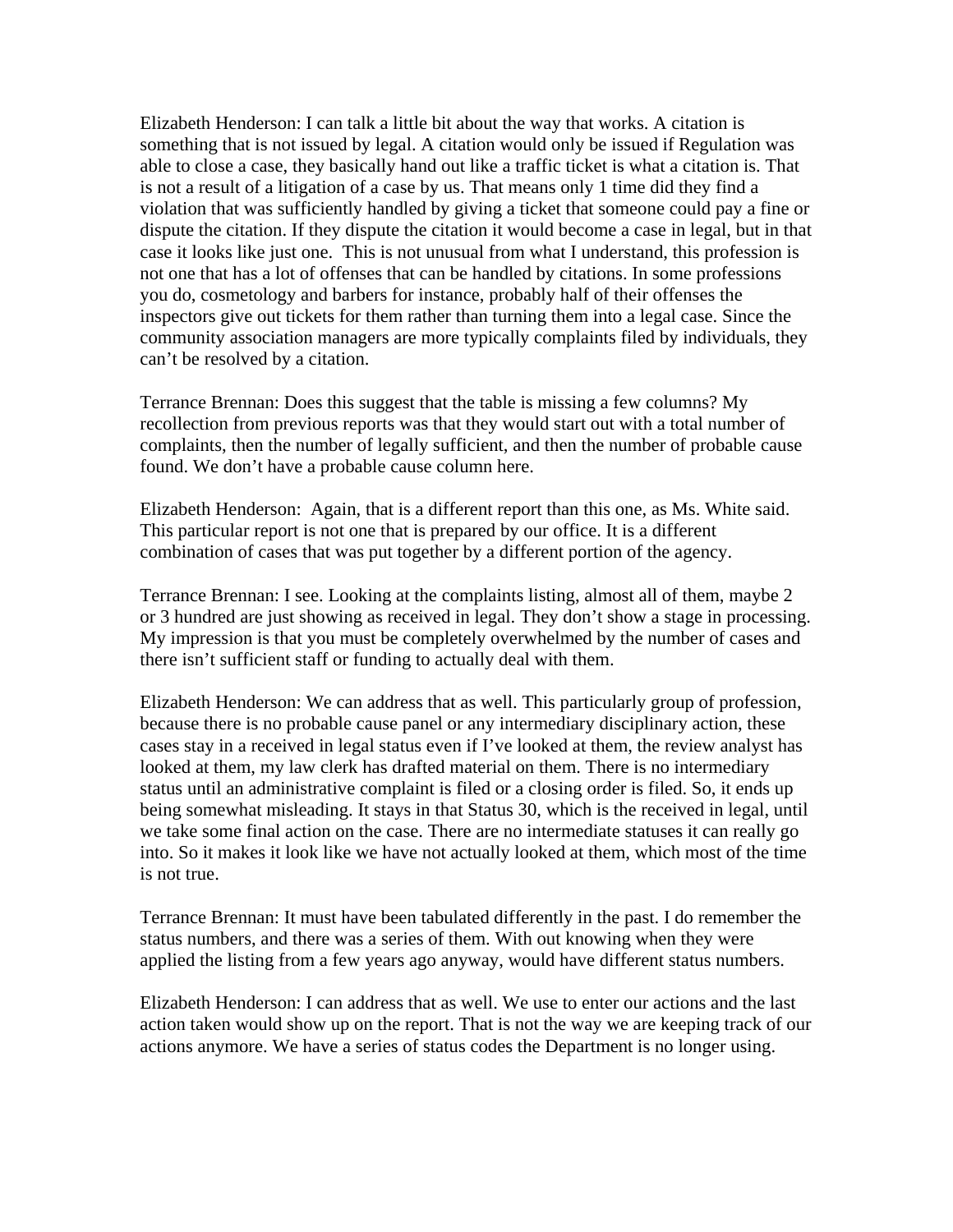Terrance Brennan: In November, unfortunately I was unable to attend the November meeting, there was discussion on the Department's decision to stop reporting on the website the cases that had been received. It was only going to report them at a certain threshold. If that threshold isn't being reported, it seems like almost nothing is going to. I don't understand how this whole process works. If you can clarify how that works that would help.

C. Erica White: I can clarify for you. In other professions the only time the public gets to see what's happening on a case or the status of a case is after probable cause is found. However, for CAM's we were putting information out there if a complaint was filed. So what the Department simply did for this profession, is it made it like every other profession and only allows for information to be displayed on a case were probable cause is found. If probable cause is not found you can not, for example, pull up information on a licensee, it will show that there is nothing there. That is the difference that was implemented by the Department last year. Maybe the later part of last year and that is how we are currently operating.

Terrance Brennan: I am aware of that and I have some serious problems with that. But, without starting a debate on that particular point, the fact that there is a point at which probable cause is determined or not determined is not indicated on the report we get here apparently.

C. Erica White: Yes it is. If there is probable cause that has been found it will be status code 37. It is on the report you have between the pages  $10 - 46$ . There is a code if you go back that says status number that is the code, if that code is 37, that means probable cause. Let me see if I can find one real quick for you.

Terrance Brennan: Ok, page 43 has a few. Or in the case of individuals there were about 6 out of 300.

Anthony Spivey: Mr. Brennan, on page 12 there is a list there that shows status code 37.

Terrance Brennan: Yes, that is the corporation, right. This is broken down by corporation, the management companies, and the manager. There were about 4 or 6 and about half dozen for the individuals. I am just trying to get a handle on what is happening with the cases. It is very difficult to do looking at the list here because everything says received in legal. Are these then cases that should be posted on the website or not. Also, I will say one thing regarding the Department's decision last year. The statute, as I am sure you are aware, is different for CAM's than it is for any other profession. And records are public at the time of filing.

Patricia Rogers, Chair: If you recall we did discuss this at length at our last meeting as well. What the DBPR pointed out, was that in fact you can get any records and it is very clear online that you can write DBPR by email and get a record. I don't want to rediscuss this.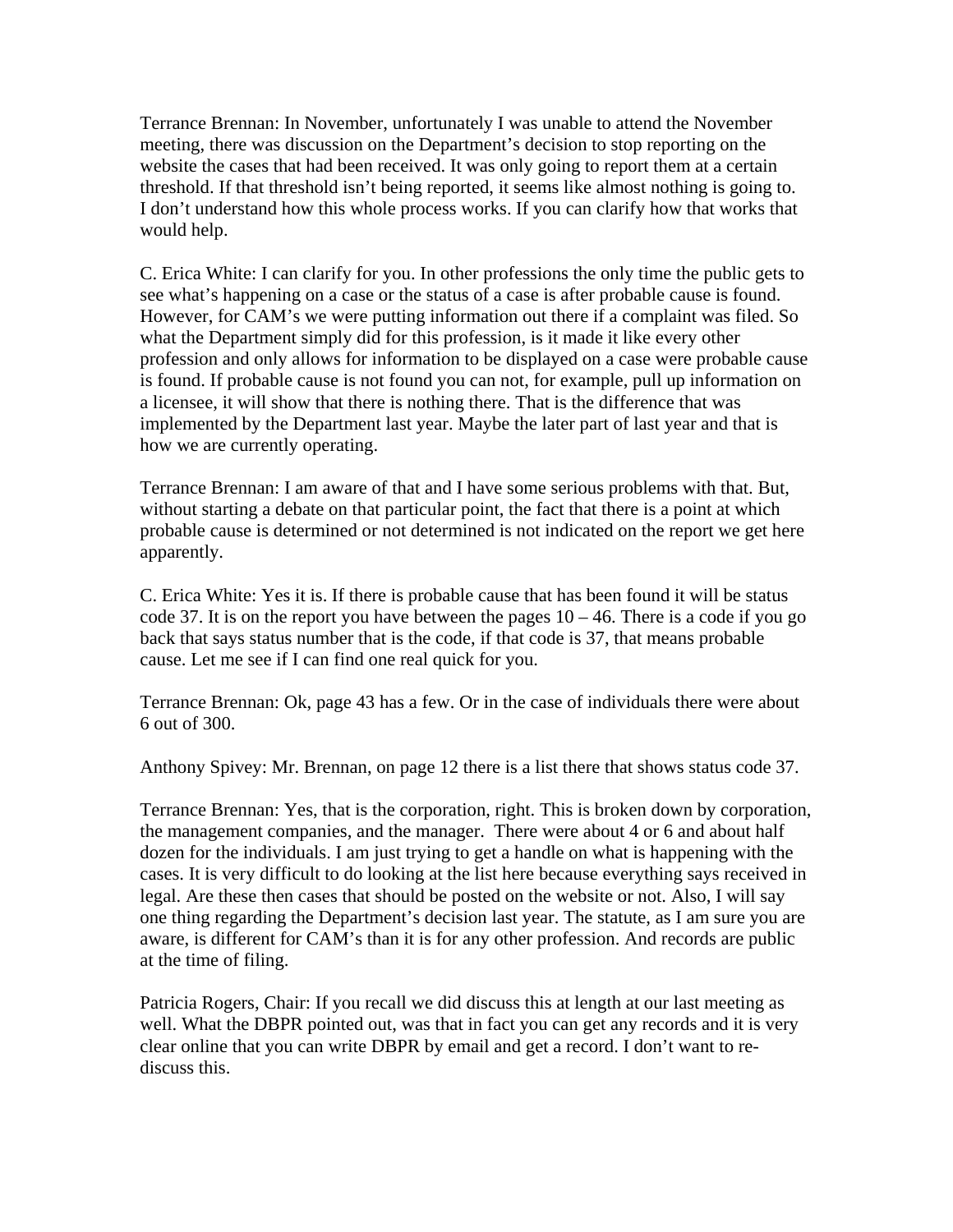Terrance Brennan: No, I understand. As I said a moment ago, I wasn't going to open a discussion on that at the moment. I kinda like to in the future at some point. Just for the information we are receiving here, trying to perceive what stage this is at as it goes through what ever the process is. Is there someway this can be improved, internally you must have this through different filters.

C. Erica White: To be clear, I believe, Attorney Henderson covered it very well. The cases are received in legal and we are reviewing them. If we find probable cause and file an administrative complaint you will see it in status 37. It if it is not in a status code 37, either it means it hasn't been reviewed or it has been reviewed and is being considered for case closure. So the status only changes if probable cause is found. Therefore, based on the report you have been given there are about, approximately on pages 4 and 44, 6 cases where probable cause was found. Now, there may be more that are in process of the documents being prepared. I can tell you based on the fact that I review these cases. A lot of complaints do not have legal sufficiency, meaning that the allegations can not be proven and they are closed.

Terrance Brennan: Last year, according to the summary, out of 600 cases almost 60% of the cases had legal sufficiency.

Elizabeth Henderson: Mr. Brennan, I would like to address the phrase legal sufficiency and talking about that report being a little different. We want to make sure we do not compare apples and oranges. The phrase legal sufficiency is one that is used by Regulation and our complaint analyst that receive complaints. When they make a determination of legal sufficiency all they do is look to see is this allegation a violation of the CAM statute and if it has any validity. That legal sufficiency is a very small threshold and then they send the case out to the field to be investigated. What we do is make a determination of probable cause and that is very different and that is what Ms. White is talking about. Your concern about there being no intermediate status of once a case is received in legal and we have started working on it, is one we are well aware of. When we sit down with our Chief Attorney to try and explain what we are doing on cases, it still looks like even internally just the same, that there is no action taken on them. It is a problem we have discussed and it is a problem I mentioned earlier in the cosmetology and barber cases they also have the same problem, their cases do not move into a status 35 with other boards, which is set for probable cause. For instance, with my veterinarian board I review a case, I make a decision on it, I give it to my law clerk to draft something on and it moves into a 35, awaiting consideration by the panel. So you can look at the report and tell it has been reviewed and worked on. This profession as well as a couple other ones, there is no intermediate status for. And that is a problem we have discussed internally and no one has come up with a satisfactory status code that could be added. I understand your concern, it is something we are all well aware of. It makes the report some what difficult to review on your end because it looks like we have a big stack of papers we are not working on. Ms. White and I can assure you, that we are both working about as hard as we can go. The Department has been fabulous in hiring the additional help Ms. White talked about earlier. So we have attorneys, non attorneys and law clerks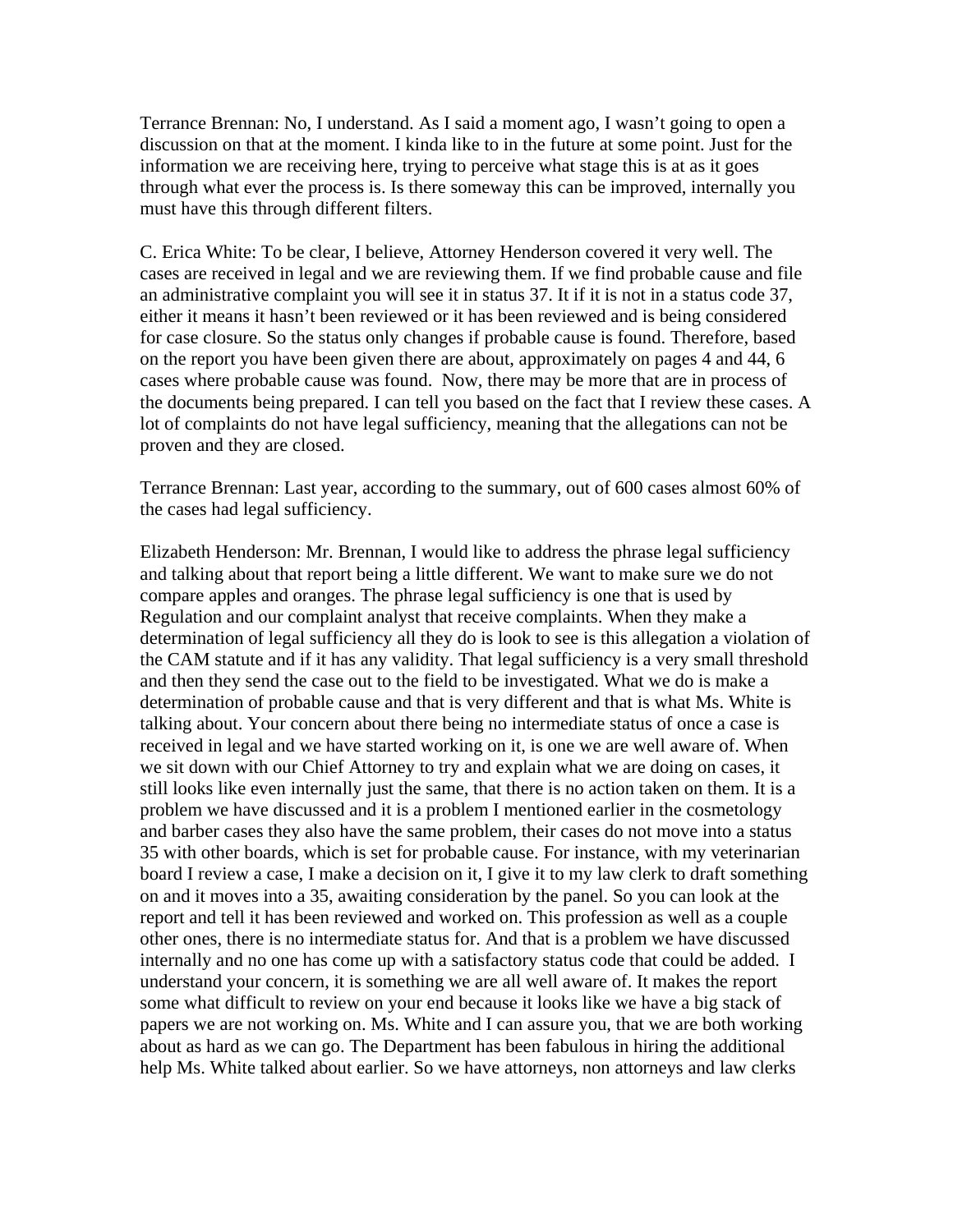all working on these cases. It is difficult to read the reports and that is something that we can continue to talk about. There is not anything we are not aware of.

Terrance Brennan: Since you have said that you actually do make a determination of probable cause internally. Is it not possible to generate a report that would show what is happening at a given point of time at every three months?

Elizabeth Henderson: Actually, you have that report. As Ms. White said, there are about six cases on the report showing they moved into a 37, which means probable cause has been found, but an administrative complaint has not been filed. They move into a status 36 when an AC (Administrative Complaint) has been filed. Which seems backwards, but that is the way it has always been.

Terrance Brennan: It is very hard to picture, the number of complaints actually has over the number of years varied from a long ago about 2002 it's like 350 and then got up to 550 for a while. So, it is back up in the 500 – 600 range. Out of all of those complaints it seems that something doesn't quite match up when looking at the number of actual disciplinary actions or even scolding's, letter of reprimand or whatever that goes out. They all kind of just disappear towards the end. That was my observation looking at when I reviewed a number of years of data some time ago. Some way to report this where it clarifies what is actually happening. Another thing I was curious about.

C. Erica White: Let me quickly address that. If a person got a letter of guidance that's not going to show on your report because the case would be closed. So you will not see situations on your report where we did send a letter of instruction to a licensee. Just so you are aware of that.

Elizabeth Henderson: The cases that are closed, that will never show on your report.

Terrance Brennan: Does that show on the website? Does it show on the report, is that considered a case where something was actually done?

C. Erica White: No, because probable cause was not found when we send a letter of guidance. So it will not show on the website. It will just show closed. You will not be able to see that because the case was closed.

Terrance Brennan: That would not be appropriate. It would seem that if the Department takes some action…

Patricia Rogers, Chair: It seems to me this is an issue we discussed in length before. We are rehashing a lot of places were we have already been. The Council needs to decide, and I did put on the agenda complaint categories, in part to discuss some of these issues again. The Council needs to decide do they want to continue this discussion or if this is perhaps something Terrance you need to discuss with Ms. White directly.

Terrance Brennan: Well. Patricia may I address this for a second?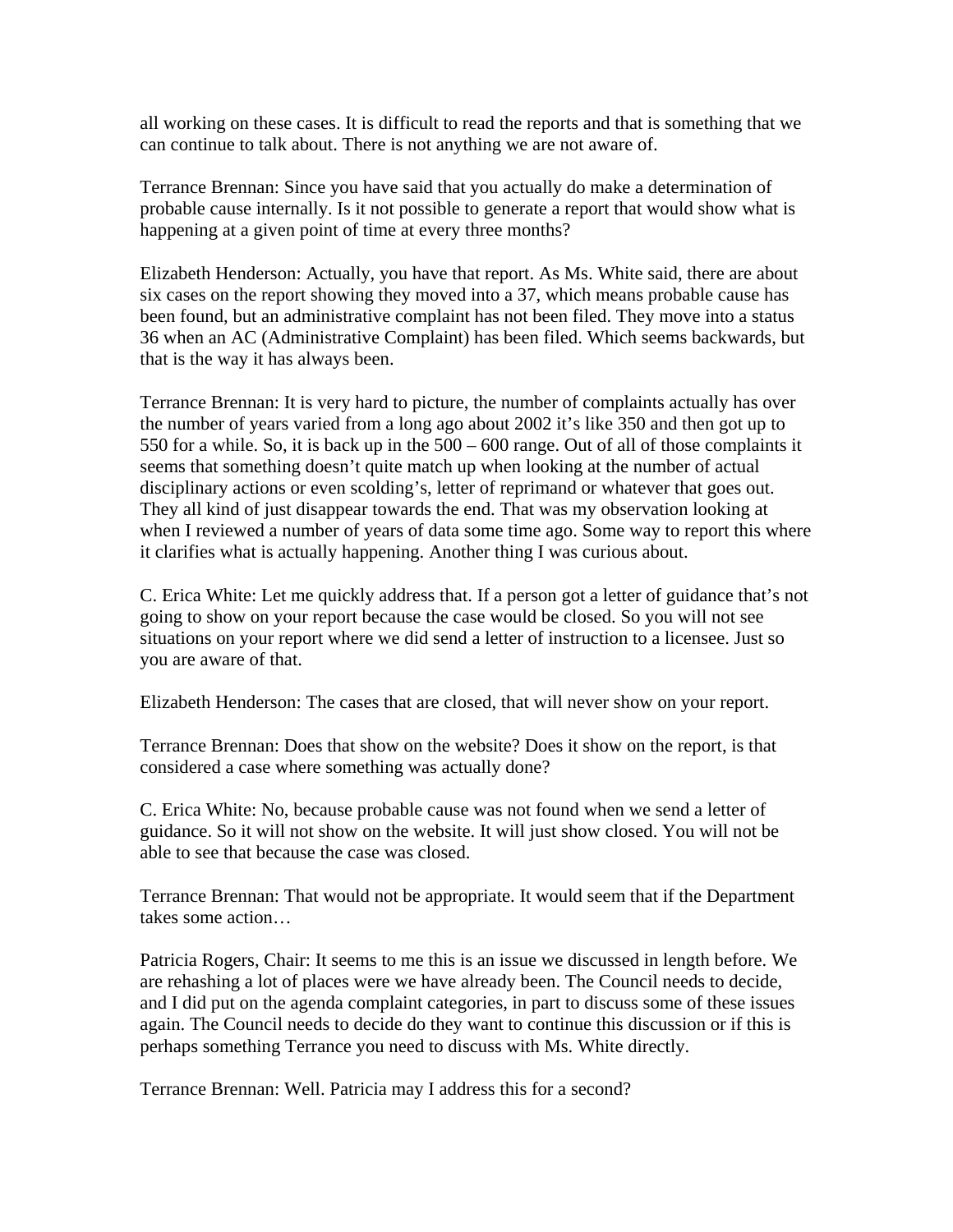Anthony Spivey: Mr. Brennan, I want to add also we do put the final outcomes of the disciplinary cases in the newsletter so you do have information as to what the outcome was on a particular case if a CAM has been disciplined.

Elizabeth Henderson: And Mr. Brennan, I can also address. When you are talking about a letter of guidance you made the comment that you think that should be on the website because that is some action taken. I actually can tell you that a letter of guidance is not considered disciplinary action, because it closes the case. And there is no point of entry for anybody to dispute that. It is not considered action taken by the Department which is why it won't show on the website.

Terrance Brennan: I won't extend this discussion any further. I would request if there is someway, I think that you understand my concerns here, whether or not you feel they are being addressed or not. In some way I would feel much better if it would be possible to clarify on how this procedure is being done. At what point things are put on the website or not. How would I go about getting or discussing this further and who should I discuss it with?

C. Erica White: I want to be clear on something. The decision of the website was made at the Secretary, Deputy Secretary level. So, I don't have any control over that. Now as it relates to you getting information about the disciplinary actions, having more information clarified, I am happy to have that discussion. Respectfully to the Council Members, the Council does not do discipline. So, I don't know if we can take the action to change what we are displaying to you because this is all we have to display. These are reports we do internally and this is how we are operating. So I don't know how to change the nature of these reports as this is how we operate.

Patricia Rogers, Chair: I would suggest that there are some issues you have brought up and again, I did put on items VIII # 3 to discuss some of the CAM complaint issues. We may want to have Ms. White again review the procedures and what the categories mean. And that would be the point we would discuss what we need from her.

Terrance Brennan: The final statement to my question. The Department made the change, my question would be to follow up on how that change has been working out. And just what actually is being done. That is the purpose of my inquiry. I am just trying to see how that process is actually working and if it is working the way it should.

C. Erica White: Just so we can be clear, all of the records are still available to the public. The change has not affected the number of inquiries; in fact we probably have gotten more. If a constituent makes a request to the Department, that information is sent to us and then sent to them by the office of Public Records. There is no hindrance of anyone getting access to a CAM complaint. Of course, the Council is aware that CAM Firm complaints are not available to the public unless probable cause has been found and that has always been the case. We have not had any issues with anyone not getting access to any file of any licensee upon request.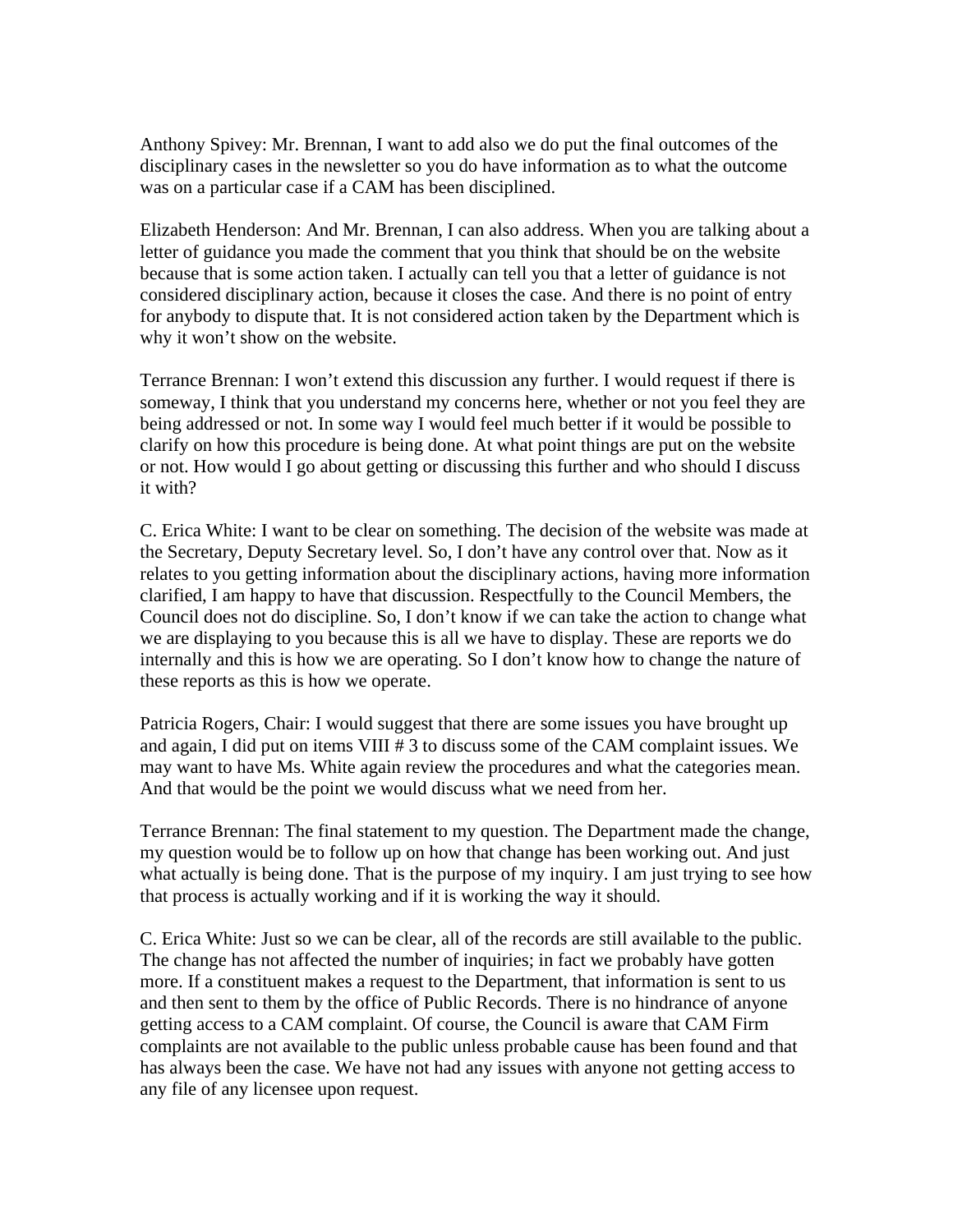Terrance Brennan: Maybe I misheard you, did you just say the files are not available until probable cause is found?

C. Erica White: In a CAM Firm, the statute only allows for the public to see the investigatory file if probable cause has been found and that is statutory.

Terrance Brennan: I didn't hear the word firm, my apologies. I have nothing further to discuss, so we can move on.

Maggie Rogers: Erica, you said the Secretary and Deputy Secretary made those decisions. Are they actually made in those departments? Who actually or where are those decision actually made. Are those not made by staff?

C. Erica White: To be clear I believe Deputy Secretary Tim Vaccaro came to a Council meeting last year and made a presentation on that. So, he is the one who has information to the change to the website.

Anthony Spivey: Let me say one thing here. I have been listening to the conversation, Erica is correct; this was discussed in front of the Council last year. While you were speaking, what I was thinking, probably what would make the Council more comfortable, we will be meeting in August and this may be a discussion that needs to be made face to face to re-clarify any concerns you may have on access to information. As Erica has already said there has been no hindrance to anyone obtaining information when requesting it on CAM issues.

Terrance Brennan: I think that it is an excellent suggestion.

Patricia Rogers, Chair: Yes. I think any of the issues we identify in VII #3 can be added to that so we can have a full discussion of the complaint process. Then the DBPR can take any of our comments and suggestions back and act upon them as they see appropriate.

Anthony Spivey: If you have any specific concerns, send them to me or Mary before the meeting that way you will have a more beneficial and fruitful meeting as far as the outcome of information. If you wait until the day of the meeting you may not get the answers you are looking for because it may take research to obtain some of the information depending on what you ask. Provide your questions or concerns to me well in advance to our meeting in August. Thank you.

Patricia Rogers, Chair: Are there any other comments from the Council? Ms. White and Ms. Henderson, thank you for your report.

# **VII. EXECUTIVE DIRECTOR – Dr. Anthony Spivey**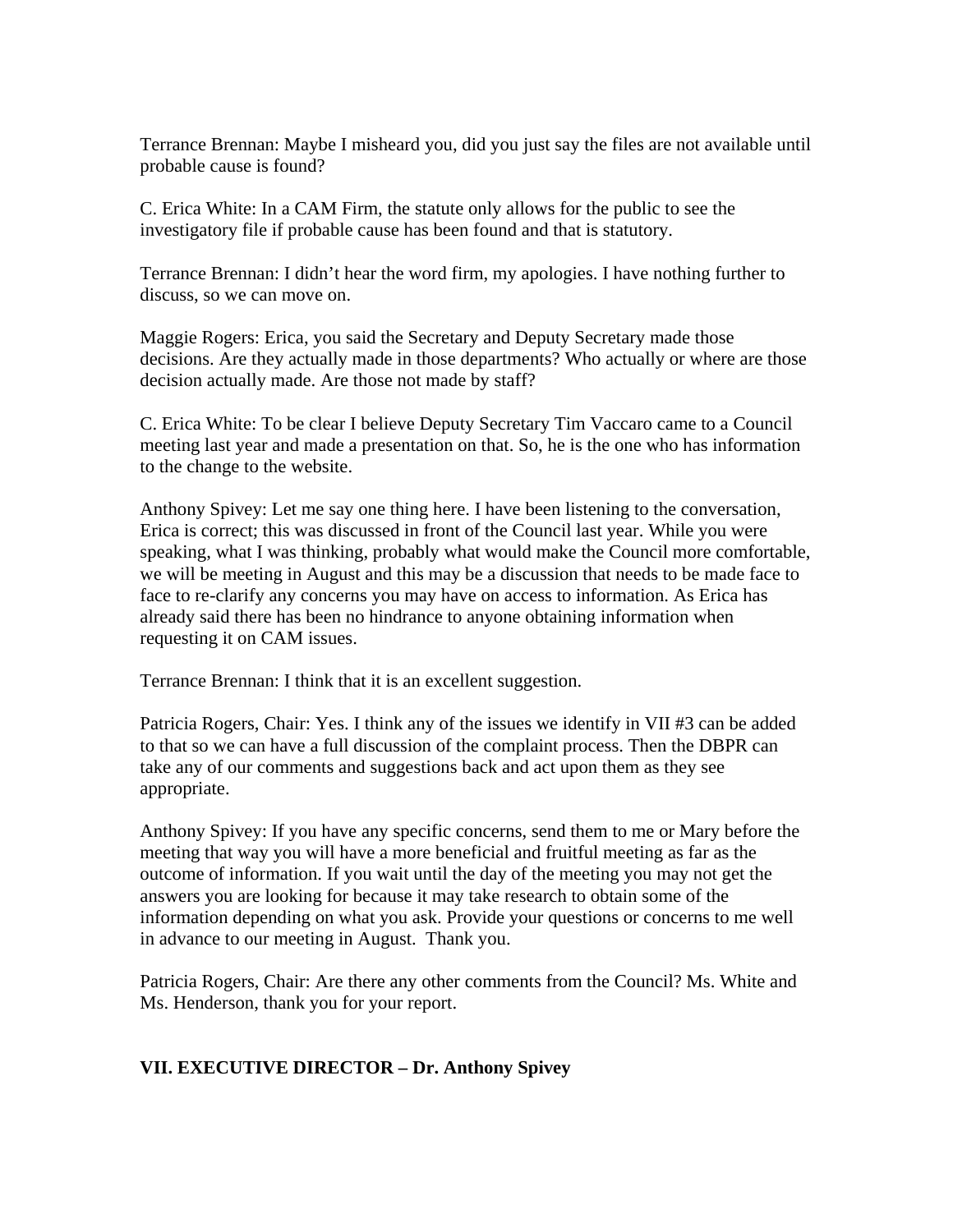# **1. Financial Statements ending March 31, 2012**

Anthony Spivey read the information from the Financial Statements.

Unlicensed Account balance  $= $82, 935$ 

Patricia Rogers, Chair: Are there any questions? Tony, I have a question. I noticed that we spent eleven (11) thousand on General Counsel in 2012 and nothing in 2011. Is that the step up activity for unlicensed activity? Does that reflect that?

Dr. Anthony Spivey: No, that is the re-calculations of the monies from last year to this year. There is nothing to compare it to last year. That is why the figure is showing that way.

Patricia Rogers, Chair: Okay. Remind me what DOAH is?

Dr. Anthony Spivey: That is the Division of Administrative Hearings. That's when the attorneys take a case to that body to be heard by an administrative judge because the individual has disputed a charge before them.

Operating Account balance  $=$  (\$557,681) negative balance

Patricia Rogers, Chair: Is that because money has been swept?

Dr. Anthony Spivey: That is based on cash sweeps, the amount of revenue that comes in versus the amount of expenditures that goes out. If you look at your account in the total expenses you have a balance of \$1,216,168. Your revenue was \$653, 871. That is part of the negative balance. As you come into your renewal period, more cash will come in to the account.

Patricia Rogers, Chair: That's still a great concern that we have an half a million plus deficit. That seems to be increasing from the last meeting. Are you concerned about that? Do you think we need to take action on it?

Anthony Spivey: What type of action are you considering?

Patricia Rogers, Chair: Will we come into balance once we get renewals or do we need to consider a change in fee structure?

Anthony Spivey: I think you will be okay once you start your renewal period and see fees come back in. I would not push towards a fee assessment to the licensees at this time. That is not what we are trying to do to the businesses, having them pay more into the account, trying to actually stimulate growth in the economy by getting businesses started. That would be counter to what the Governor is trying to do.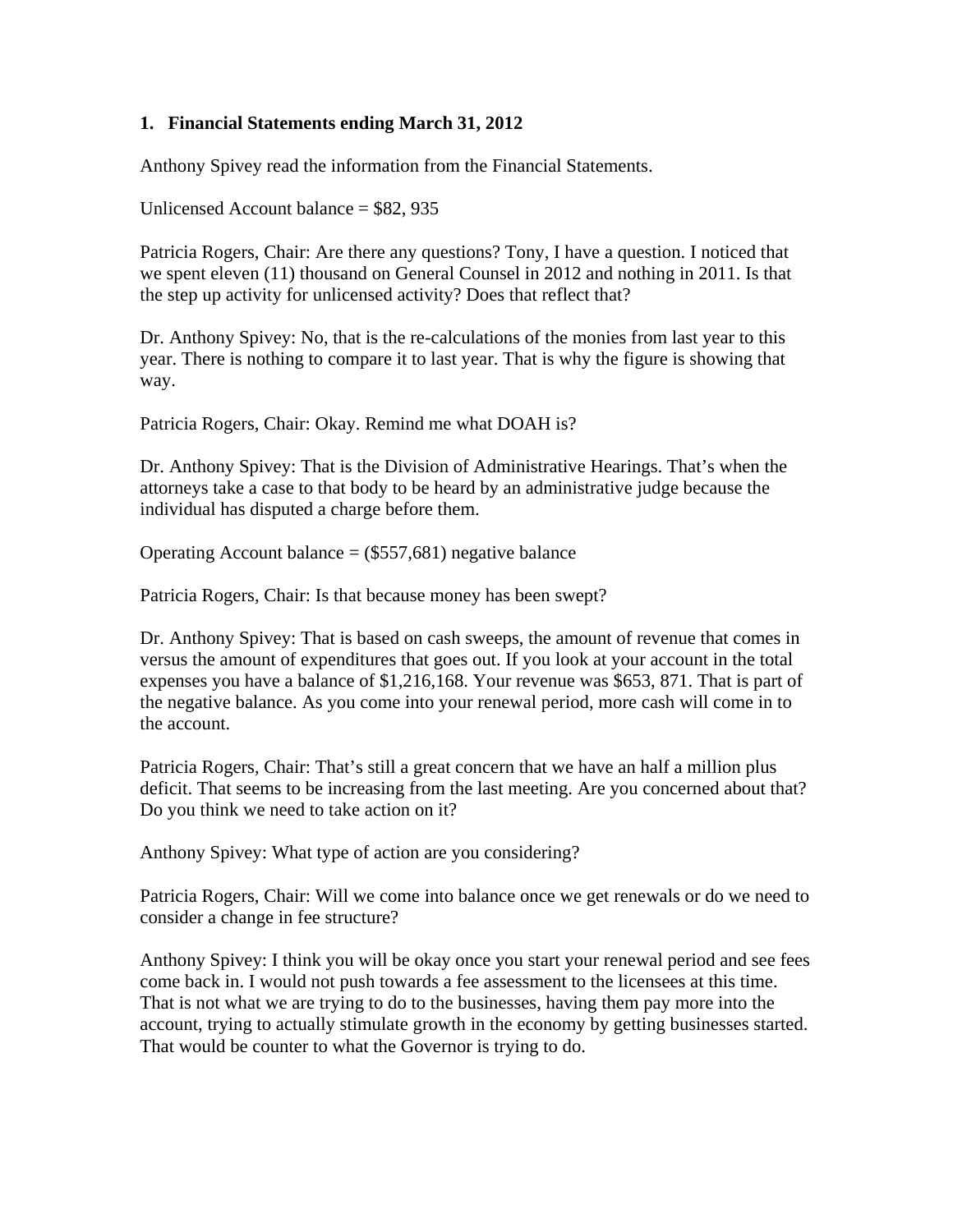Patricia Rogers, Chair: Right, I recognize that. At the same time it worries me that we are operating in a deficit.

Anthony Spivey: What I will do, because I am working with another board in this same aspect as well. I will ask accounting to do a revenue review for you and at the August meeting we will look at the account then. I am pretty sure you will be okay.

Patricia Rogers, Chair: Okay, do we have anything else?

Anthony Spivey: No, not for the financials.

# **2**. **Quarterly Complaint Report**

Handout was reviewed by Council.

# **VIII. COUNCIL DISCUSSION TOPICS**

#### **1. HB-517 – Change to Inactive CE requirement**

Anthony Spivey: HB 517 mandates statutory changes which require only one cycle of continuing education for renewals when an individual is coming from inactive to active status. I emailed the Council members and staff proposed rule for 61E-4.004 which is the reactivation continuing education rule. I have inserted and extracted language in that rule as a proposal for your discussion and review. This is not a finished rule, this is for discussion to go on to show how the new language should read per the statutory requirement now. Prior to the new statute, the rule required 10 hours of CE for each year that they were inactive. That no longer will be in effect come the  $1<sup>st</sup>$  of July.

Patricia Rogers, Chair: Any comments or questions from the Council? I have a couple, when it says one renewal cycle required continuing Ed. Are we now saying they must take the total 20 hours?

Anthony Spivey: That is the language I put in the rule as a proposal. When they come from inactive to active status to be required to have one cycle of continuing education which would be the 20 hours, so that is how I proposed it in the rule.

Patricia Rogers, Chair: Okay. Then, the last sentence in one would have to say the remaining hours of reactivation must be, wouldn't be maybe in any of the areas, it must be consistent with the areas. Am I correct?

Anthony Spivey: I will differ to the attorneys on the legal requirements on the language.

Patricia Rogers, Chair: After the 4 legal, it is 4 HR, 4 insurance and finance, 4 operations and physical property, and any other areas approved by DBPR. So, maybe that should be spelled out a little more clearly. Any comments from Council members?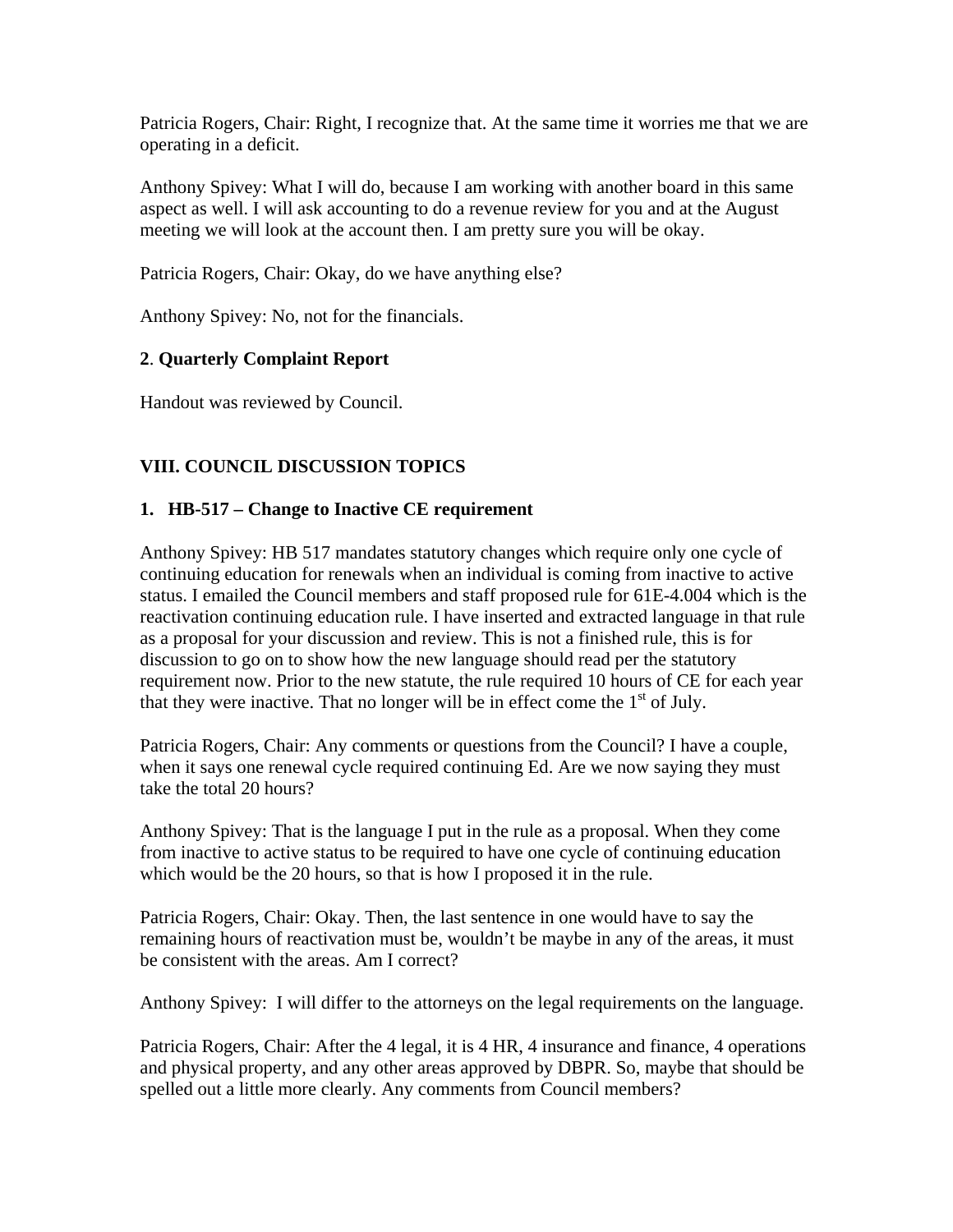Motion: David Beswick made a motion to proceed with the Council Comments.

Second: Terrance Brennan seconded the motion.

Michael Flurry: Tony this statute goes into affect in July?

Anthony Spivey: Yes.

Motion passes 5-0

### **2. Distance Learning Rule for Pre-Licensure Education**

Patricia Rogers, Chair: As you know the law changed last year saying any profession can now have distance learning. There is no CAM rule for pre-licensure. I did discuss it with Tony and Mary and they assured me there are rules under F.S. 455 that would address this. My question to the CAM Council is, do we want anything specific or given the current environment do we want to allow things to continue under F.S. 455?

Anthony Spivey: Just for some clarification to the Council it is Section, 455.2122, Florida Statute. All boards or non boards shall approve distance learning courses. The individual has an option to take the course in residence or online and that is in statute.

Maggie Rogers: Is there a reference, I can not find a reference in my paperwork, can you tell me if this is on a particular page?

Anthony Spivey: No, that one is not in there. The subject line was just given to us by the Chair for discussion. When we talked yesterday I gave her the information for the specific statute site. The subject is on here because of a concern if the Council should have a rule. After we talked yesterday, it is my opinion that there is no rule required because the statute clearly defines what an individual can and can not do.

Terrance Brennan: I am still a little fuzzy on what we are trying to decide here. It sounds like we don't really have to do anything. The situation it is pretty much taken care of.

Patricia Rogers: This is what Tony and Mary have advised me. They feel it is under control in the current language. Knowing the law has changed I did want to bring it up to the Council.

Anthony Spivey: Read specific statute into the record from Section 455.2122, Florida Statute.

Patricia Rogers, Chair: Does everyone agree that we don't need any action? All Council members agreed.

# **3. CAM Complaint Categories**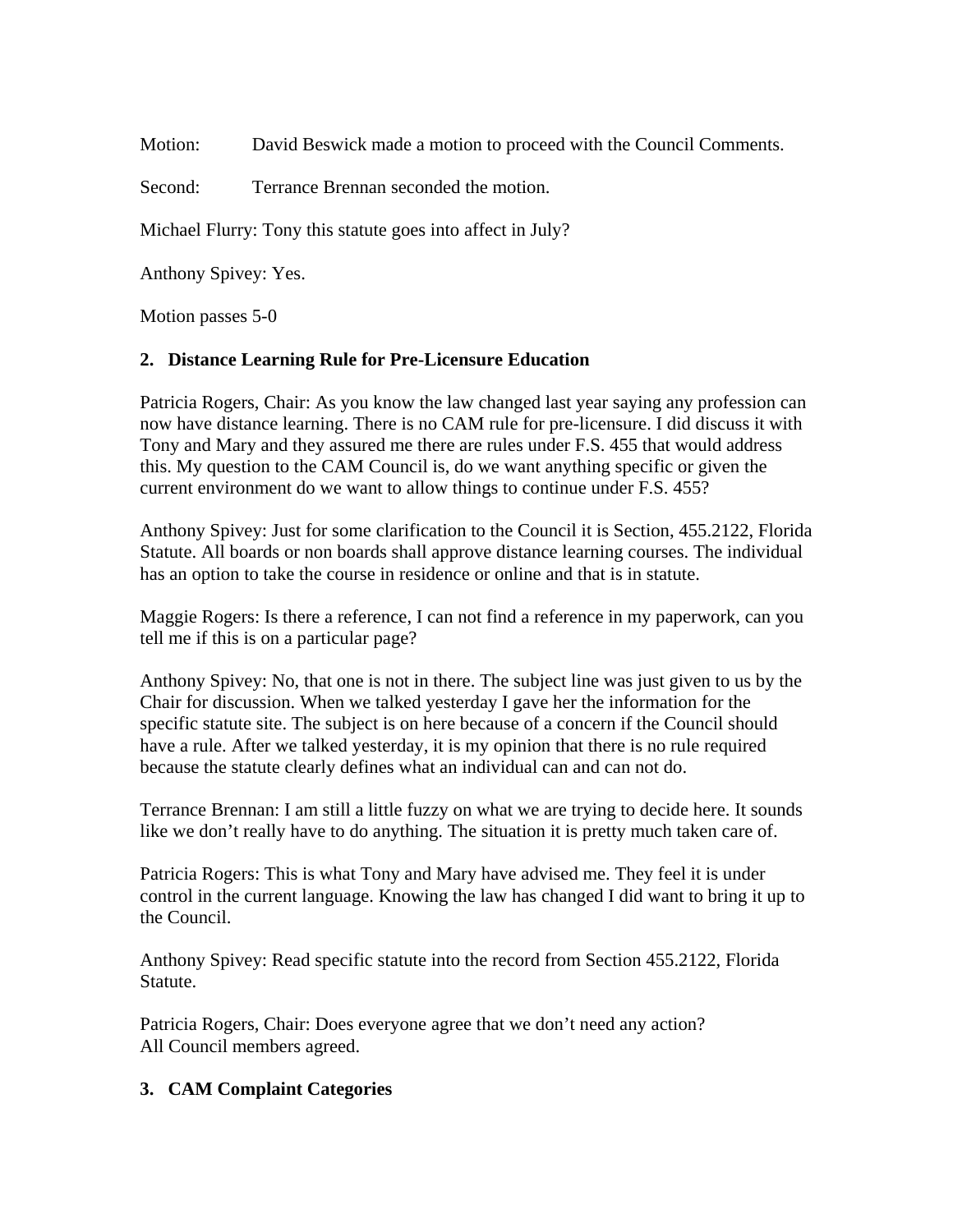Patricia Rogers, Chair: I think we have discussed a lot of that and Terrance brought up a lot of the issues. I think when we go through it in August, it would be good if we can go through each of the various numbers, Ms. White, on the form that says they are in category status. Letting us have a copy of what the status means may help to answer some of the questions and in addition reviewing the possible outcomes again. I think that would kind of answer a lot of confusion we seem to have.

C. Erica White: Yes, I will have that ready.

Terrance Brennan: I seem to recall, sometime ago we got a training session in which a lot of that was spelled out. Maybe it has changed since then.

Patricia Rogers, Chair: As there seems to be some confusion and as Tony suggested we will review it again. The other thing, Ms. White that may be helpful is if you could pinpoint areas where community association managers are in particular having problem with. We do have a new educational cycle coming up and it may be a good idea to identify those and let the education providers know these are the particular areas CAM's are having problems with and maybe you can focus on these.

C. Erica White: Yes, that is a very good suggestion. I do see trends in vary similar violations, for example providing records and licensure. I think that is an excellent idea to cover at the next meeting.

Patricia Rogers, Chair: Usually providers do get some instruction on what we need to cover for the next period. And this was a relatively light legislative year this would be a good opportunity to focus on these things for educational providers.

C. Erica White: Yes. I will have that ready.

#### **4. Background / Drug Testing**

Maggie Rogers: I brought this up because as you know I am not a CAM, I am a person who is very interested in representing the residents in communities. I believe this is an idea that might protect residents. I certainly don't think random drug testing or even criminal background is an end all to all the problems with in a community. I do think that it could severely curb any of these problems. We all know there is a huge problem with drugs and alcohol. This is not limited to CAM's, but to the workers and the boards. I realize there is nothing we can do with board members and drug testing, but the presences of these problems makes it understandable how it involves all these aspects of the community association, the CAM's, the boards and the people they hire, it makes it understandable. I believe that anyone, CAM's or anyone that they hire that has access to any residence or their money should have random drug testing and criminal background check. It would cost the state nothing. My plumber has to have a criminal background check and a random drug testing. The independent drug testing company calls him on whatever day they choose and he goes in for the test and he has to pay for it. I called a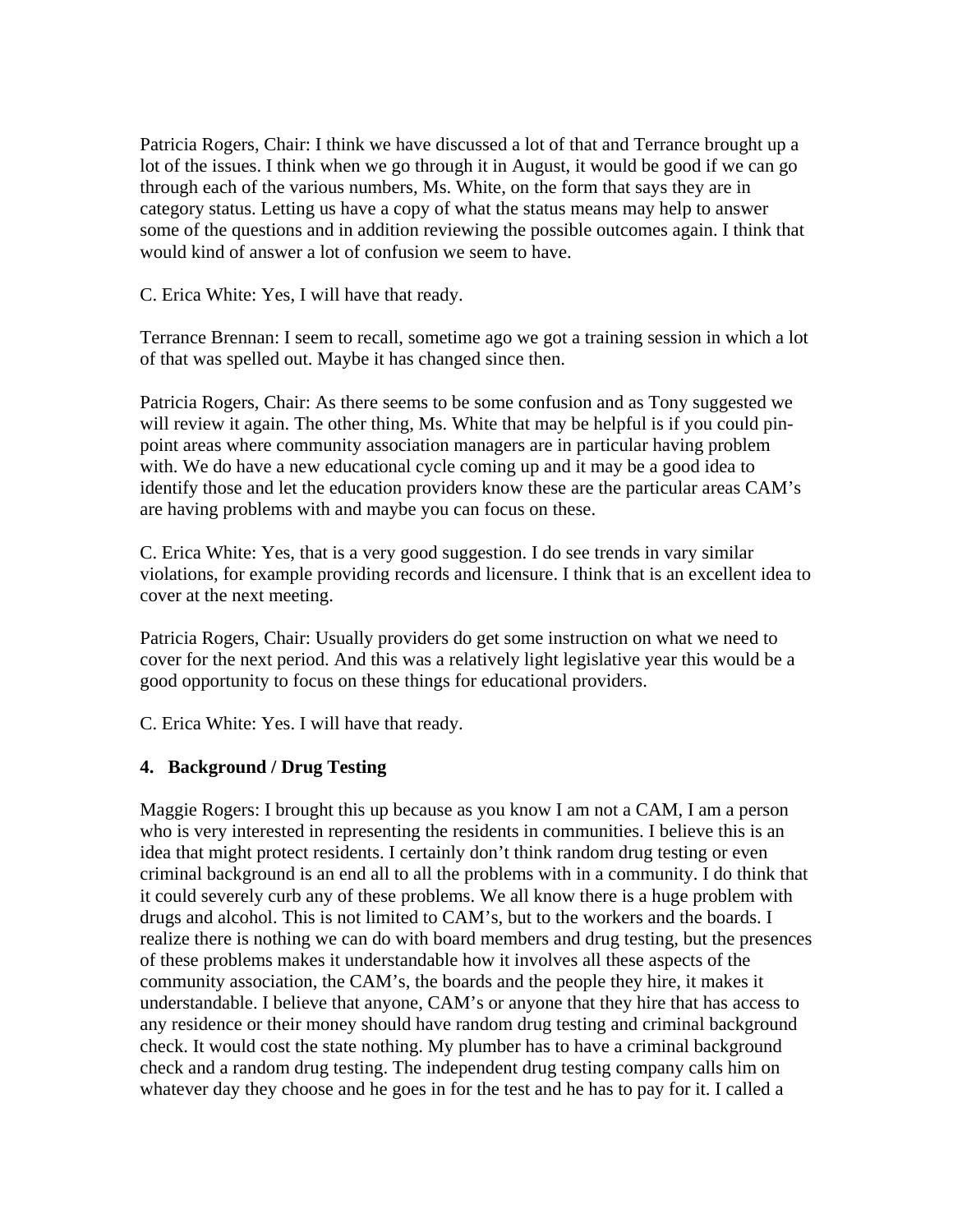couple independent drug testing companies and that is how it works, the individuals pay for it. I do not know all the aspects of everything. I would like to hear how the Council members feel about this and if there are any downfalls of random drug testing. As I said before, my real interest is protecting the residents. I would like to hear from everybody on this.

Patricia Rogers, Chair: Are there comments on this?

David Beswick: The condo I currently mange is the second one I brought a mandatory drug testing system into. The benefits for your insurance coverage are phenomenal when you institute a policy like this. And you are also covered in employee accidents when workman's compensation kicks in. I think anyone that does not have a policy is just being foolish.

Maggie Rogers: Thank you so much for saying that. I agree with that completely. The problem is, you are a very reputable person, but through out the state there are CAM's who are not as reputable. They don't want drug testing for themselves or the workers because they got a little click going on. That is why I bring it to the State, there must be some kind of regulation or law that we bring to legislatures to have passed. Or maybe this is something we can do within our own system. Erica or Libby could be the person to answer that.

Terrance Brennan: I certainly agree with background checks, I think there is no problem, in my opinion, this is definitely a good thing to do. I may be on the conservative side with the drug testing. I can see the value of it and apparently from what Mr. Beswick is saying there are certainly some benefits to be found on the insurance issue. I have to admit I have not thought about it that much. My immediate impression is that I would be cautious in proceeding with that, but I am certainly going to think about it and look into it. It may be a good thing.

 Maggie Rogers: Terrance, why would you be cautious about proceeding with random drug testing?

Terrance Brennan: I have never felt that random drug testing or drug testing in general never use to be done. Of course drugs weren't being used the way they are now. The world has changed. I felt like it is a very intrusive thing to do to people and I don't think necessarily it relates to someone's job performance. For my part, I have never used drugs and never intend to, I'm quite happy with life without them. So, it's not a personal issue at all, it is more just a matter of freedom in the country and civil liberties. I am not going to say I'm not going to think about it, because I am. I'm not speaking in opposition to you on this. At the moment my position is neutral. I will be thinking about this.

Maggie Rogers: Thank you so much. The problem in condominiums is that people have access to people's home. They have the keys, they have their monies, for the number of people who are doing drugs in the world today. I am sure all of us get emails relating to these kinds of things, there are lawsuits.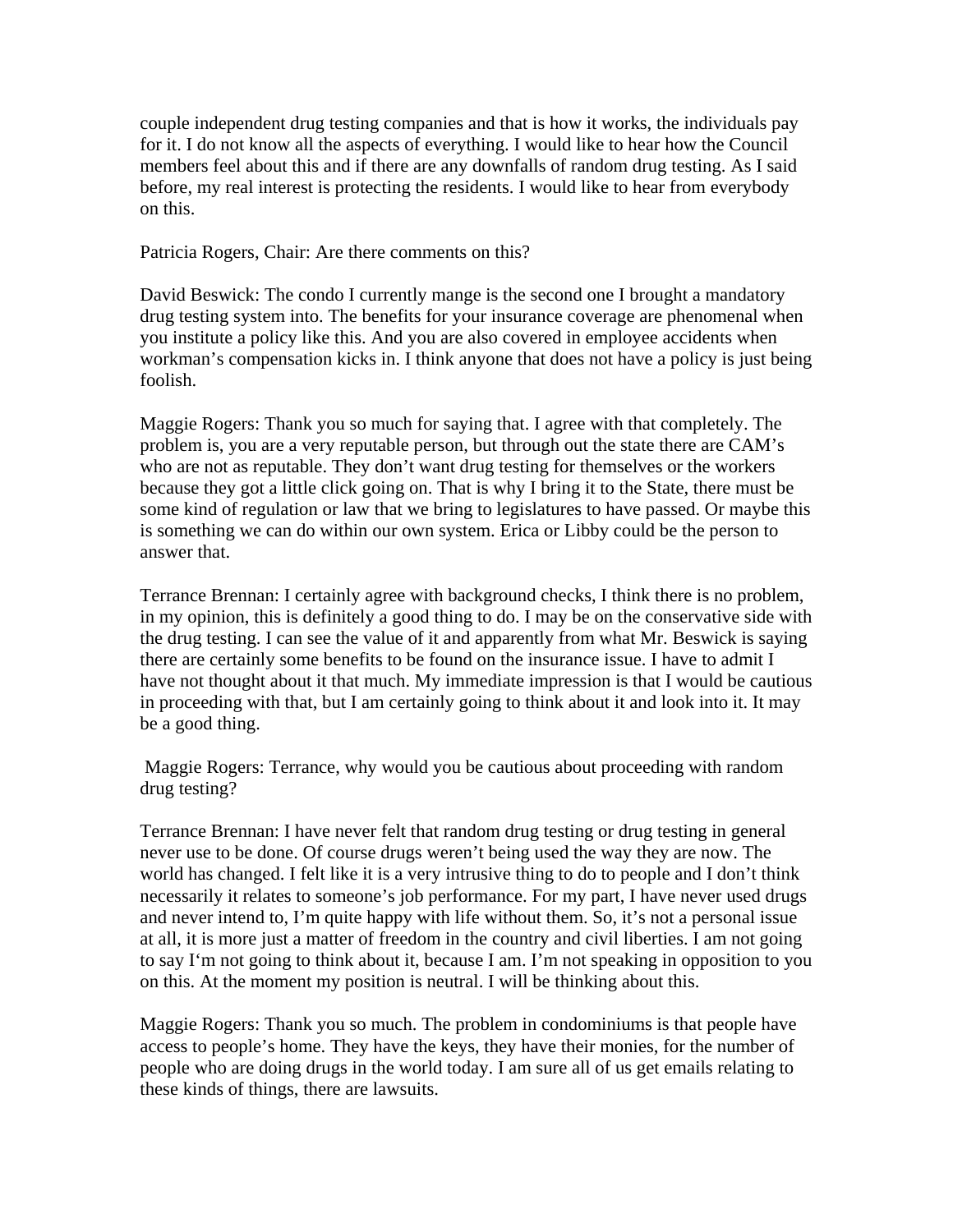Terrance Brennan: Maggie, I completely agree with you on that, that is very persuasive and almost by itself would be enough to line up with you there.

Maggie Rogers: The less government the best government. That's my firm belief about everything.

Patricia Rogers: Let me mention one problem I see. If you recall the Governor and the Legislature moved forward this year with a bill to drug test all state employees. Regardless of what view we may take on that the courts have ruled that was not legal. From a practical point of view, I would ask what exactly is it that you want the CAM Council to do with regards to drug testing. We can't come out with a rule saying CAM's have to be drug tested.

Maggie Rogers: That was just done at one level of court. The Governor is fighting that and he is determined from everything I have heard and talked to with the people in his office he is determined that it is going to be overturned. I think that will pave the way for us to come in and be able do something if it does. I think we should be ready to make a request to the legislature or within our own system to make a rule that this is to be done.

C. Erica White: I don't think the Council has any authority to require licensees be drug tested. So, I have concerned about moving forward with that. Since the Council does not really have any disciplinary authority. I'm a little bit concerned with moving forward with something that I don't know if you have the authority to proceed on.

Maggie Rogers: I recently had a meeting with a representative of my area and he pretty much said the same thing. It does have to be brought to the legislature as a perspective law. In August we are coming up with things that are important. I am brining this up now so that in August we can come up with a request for perspective law concerning this. That is what I am hoping we are headed towards. Then if the Governor does get his wish to have the lower courts overruled then it will have paved the way. We can't be sure what's going to happen anywhere in any of the courts or anything now with the ACLU running ramped through our lives. But, we can certainly try, I think that is about all we can do is try. I want everyone to please think about it and come up with ideas and for it to be on our August agenda.

Terrance Brennan: I would say one thing, her argument that the CAM's have access to people's property in a unique way is a very persuasive agreement to me. One of the problems with drug users can be that they desperately need money and will do anything to get it. So, someone in a position of trust it can be a real problem, I understand that. That's very significant to me. Regardless of how we proceed with it, I realize we can suggest anything we want to and it may not have any effect.

Maggie Rogers: Patricia and Tony, can we have this on the August agenda to determine if we can have a request sent to legislature for this to become a law. I know that people are very discouraged within the state legislature are about the state drug testing. It seems like a given. Also, welfare recipients with drug testing that were overturned too. I realize all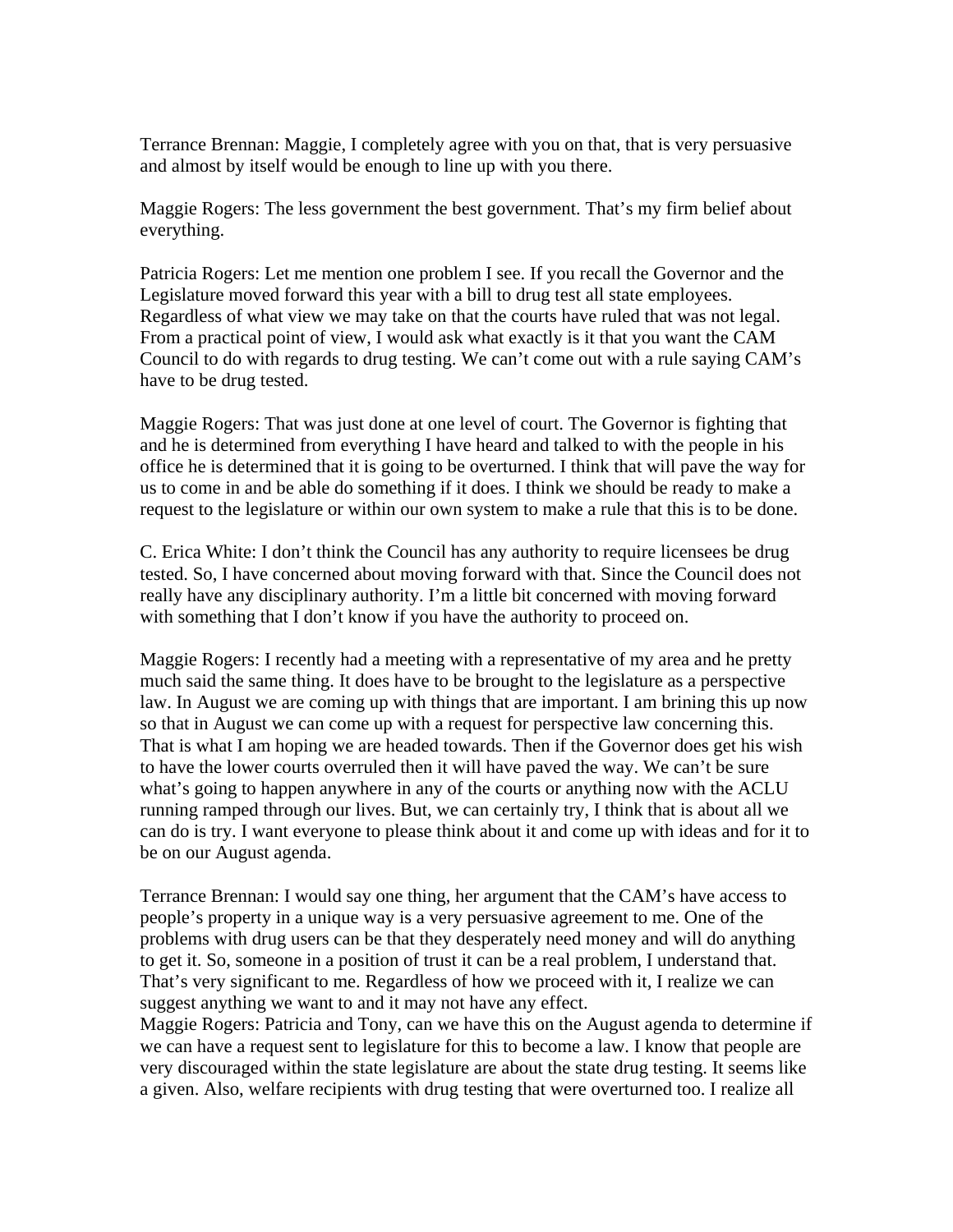this is happening. It could come around the corner and if we are ready to go we can get help.

Anthony Spivey: I will put it on the agenda for discussion.

Patricia Rogers: And lets include that in one of the legislative items. Any other discussion about drug testing? Any other comments from the public?

Matt (caller): The reason I found this tele-conference is I started looking into CAM licensing requirements after some issues in my own neighborhood association. I discovered the person who was hired to run our association is neither licensed and after doing some additional public records searches determined the individual was also a convicted batterer. Any efforts you all could do to institute criminal screening, background checks as a consumer, I would certainly be in favor of. We don't need persons working in this profession who have anger problems, who have struck another individual and been convicted of it. It is just not somebody we want serving in that capacity that has access to our community parks, our association funds. In general it is someone we don't want roaming around our neighborhoods. As a consumer advocate I would certainly encourage the Council to move with great haste to institute any policies they have authority to institute with reference to background checks.

Anthony Spivey: The Department does do background checks to anyone applying for a license of a CAM.

Matt: Right, this particular individual is not licensed and I will be delivering to the Department a complaint.

Anthony Spivey: Okay, there is a separate office that will handle the unlicensed activity issues and you can deal directly with them.

Maggie Rogers: One of the problems that residents have is that they can not make a complaint about a manager. This is true, isn't it Erica.

Patricia Rogers, Chair: Why can't they?

Maggie Rogers: Because the board has to make the complaint, isn't that right?

Patricia Rogers, Chair: No. Correct me if I am wrong, Erica, can't anyone make a complaint?

Elizabeth Henderson: Erica had to step off the call for a moment. Anyone can file a complaint against a community association manager.

Anthony Spivey: That is correct.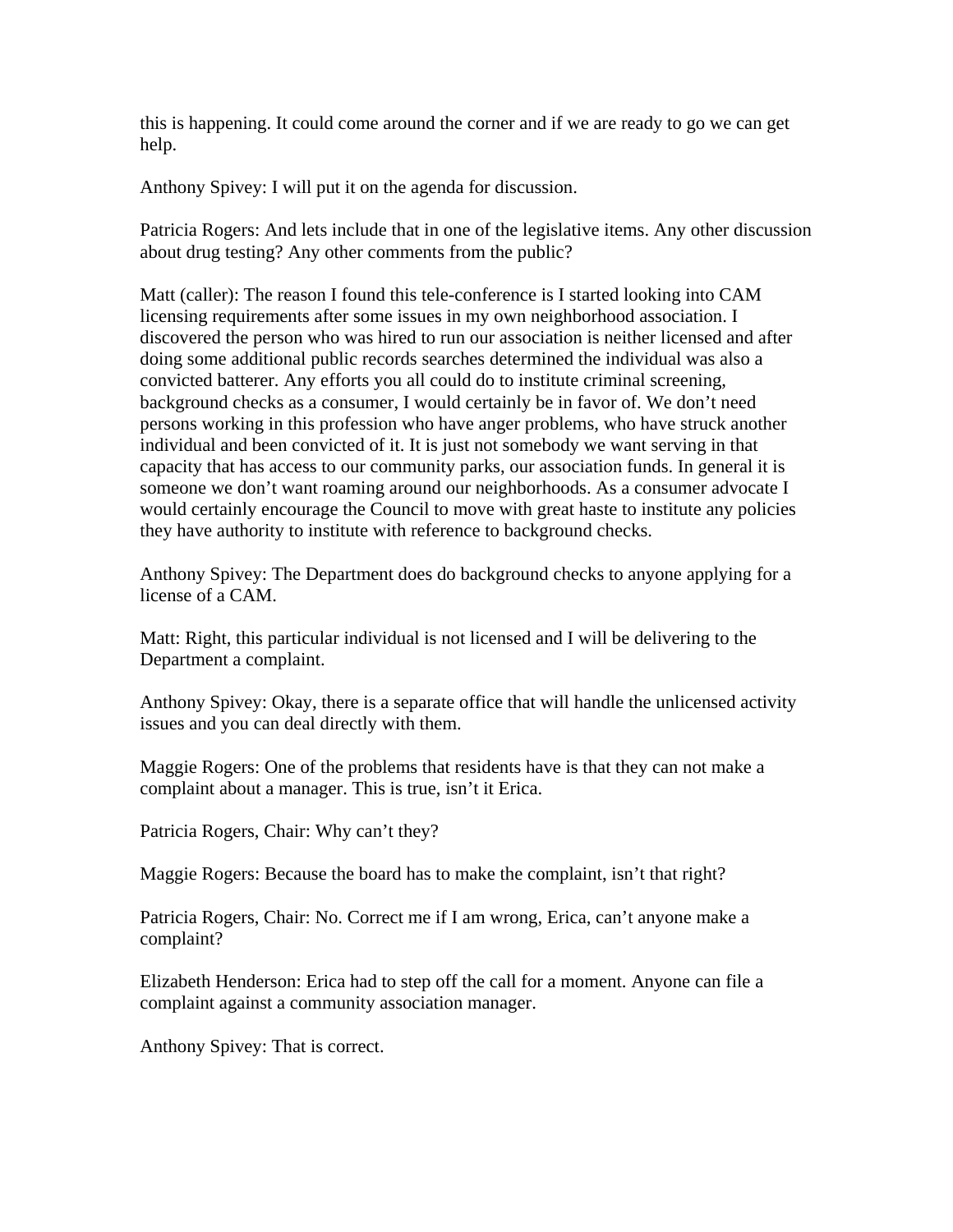Michael Flurry: I think the confusion may be that regarding administrative complaint the actual charging document the Department does issues those, but it is based on the complaint from the public.

Elizabeth Henderson: That is correct.

Patricia Rogers, Chair: Maggie is that clarified for you?

Maggie Rogers: Yes, I am glad to hear that. I was recently told that wasn't so over the 800 line.

Terrance Brennan: The complaint of course has to be in order to be, as we were discussing earlier legally sufficient, it has to be something that addresses the statutes and rules that apply to CAM's. That there are many things that CAM's can do that are undesirable and the complaint isn't going to have any validity. Yes, anybody can make a complaint. They should refer to the statute and rules to make sure they are complaining about something that something can be done about.

# **5. CAM Newsletter**

Anthony Spivey: we have a CAM newsletter that should be coming out shortly. I would like to give some credit to Mary, she did some articles and put some information in there that is very informative. I read the draft yesterday and it is moving forward. I was very pleased to see the job she did on it. I think you all will be pleased on it.

Patricia Rogers, Chair: I am sure we will be. Thank you, Mary. Please note in the minutes that we want to recognize Mary for doing a great job.

Mary Alford: I just want to let the Council members know I do understand your concerns with these violations and charges. One of the things we would like to start putting in the newsletter on a regular basis to help not only our licensees, but the consumers, what are the most common violations we see in this profession. There are two or three of them listed in this upcoming newsletter that should be out before the end of the month.

Patricia Rogers, Chair: Any other comments?

# **IX. PROPOSED FUTURE MEETING DATES**

- 1. August 3, 2012 Tallahassee
- 2. November 16, 2012 Telephone Conference
- 3. February 8, 2013 Telephone Conference
- 4. May 17, 2013 Telephone Conference

Anthony Spivey: Your next meeting is August 3, 2012 and it is a live meeting in Tallahassee. The information you want to discuss at the meeting, please provide your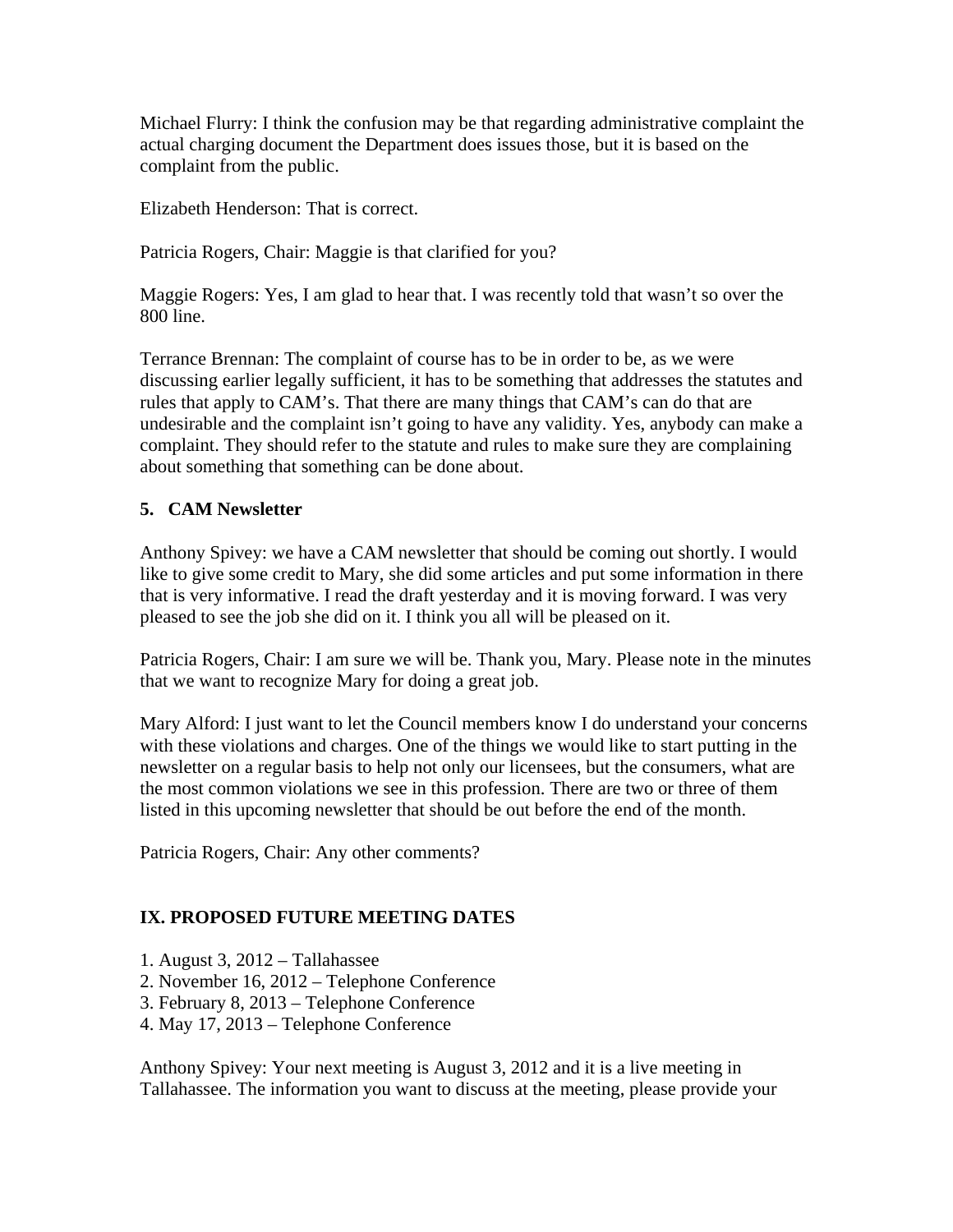questions or concerns early so we can get those questions vetted out and have a valuable discussion.

Patricia Rogers, Chair: On that agenda we will include the information for the standards. Hopefully everyone will have reviewed them because I know I sent them out at the last minute. If anyone has something to add perhaps we can add before the meeting. I do apologize for getting them out at the last minute.

Maggie Rogers: You are talking about the Ethics statements.

Patricia Rogers, Chair: That is actually on the agenda under the old businesses, let's wait on that.

No problems with these dates for the Council Members.

# **X. OLD BUSINESS**

# **1. Discussion of Rule 61E14-4.001(3)(a), F.A.C.**

Anthony Spivey: This is the rule that you were discussing at the last meeting and you wanted it back on the agenda for further discussion. It is about the 2 hour legal update course.

Patricia Rogers, Chair: Just to remind everyone, this was the discussion that the fact the way the law is written and the rules are written. A manager is supposed to take one legal update in the even/odd year and the second legal update in one odd/even year. What is happening is that a lot of managers are taking both legal updates in a single year, usually the second year. My concern about that is that if there are significant law changes in the first year they will not necessarily be getting them until such time as they actually go to the second educational session. This could actually increase complaints because of the fact they don't know the law is changed and they are doing things wrong. Tony said there were some technical difficulties, that we would either have to make it a violation if they did not take it in the first year or we could leave things as they are and they could take it in either year.

Anthony Spivey: What you all basically decided from my understanding was that you were going to leave the language as it is now, that is why you wanted it back on there to see if you do want to change it or make any adjustments. I believe your decision was to leave everything as it.

Patricia Rogers, Chair: Is there any discussion to changing it or are we going to leave it the way it is.

Terrance Brennan: I think leaving the way it is they would take a seminar each year.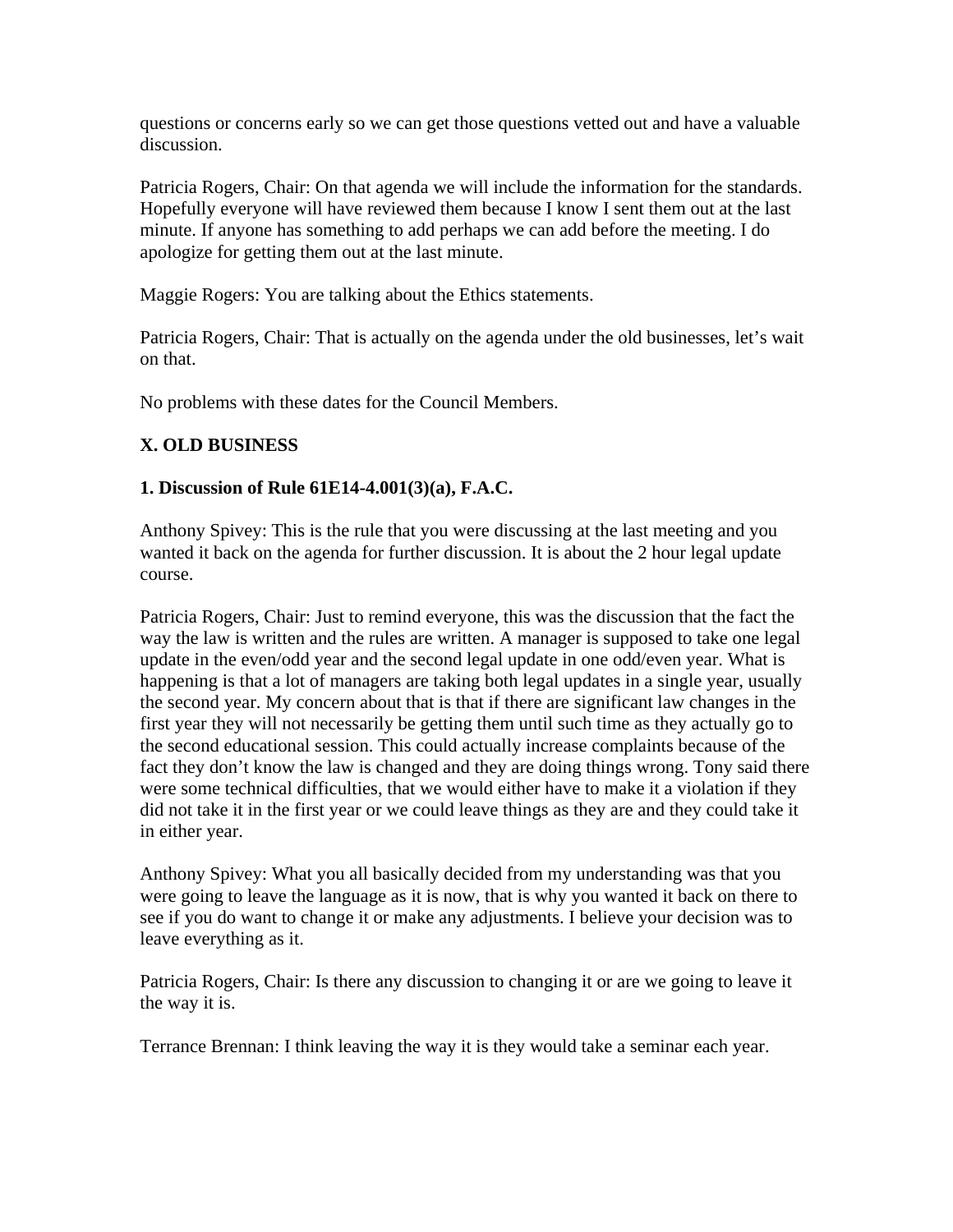Patricia Rogers, Chair: No, leaving it the way it is means they would be able to take both seminars in the second year.

Terrance Brennan: Going back to what you said a moment ago, I would think it would be more sensible for them to do it separately each year. When coupled with what we were discussing earlier with the statute and distance learning it seems like that would not be any inconvenience at all and that would keep people current. I suppose it might be better to change it unless I'm running into something, a problem I don't understand.

Maggie Rogers: I am with Terrance, unless there is something I don't understand from you people who are involved with this, would you let us know if there is a problem.

Anthony Spivey: It is really not the licensee, it is really the way the courses are being provided by the providers. I think one of the providers actually contacted the Department to get some type of reading on how the courses would be listed out when they issue them.

Maggie Rogers: Patricia, you are a provider, right? How do you feel about it?

Patricia Rogers, Chair: Yes, we provide in the even/odd year we always offer the legal course and in the second year we offer both legal courses because a lot of managers are just not taking them in the first year.

Maggie Rogers: What do you think it should be?

Patricia Rogers, Chair: I think it should be taken in the year that it is required.

Maggie Rogers: Then I agree with that.

Patricia Rogers, Chair: There are a number of things we have to consider with that. Number one, that is a rule change and number two, are we going to be able to make a rule change that would make it more difficult for the profession at this time.

Anthony Spivey: The way your rule reads is does require the licensee to take it one year at a time. I would have to get more information from the testing bureau, I am not sure if their system can track it that way.

Maggie Rogers: Can't they track it just like the real estate division does? If you take it, you send it in. If you haven't taken it then you loose your license or it is put on hold or something.

Mary Alford: I just want to clarify a little bit. Part of the concern is that the rule does require them to take it at separate times, 2 hours the first year and 2 hours the second. Part of the problem the Department receives too is that individuals, CAM licenses that are forgetting that first year to take the first part of the law courses, then the second year they are stuck, and there are no options for them. There would be no way for them to renew their license.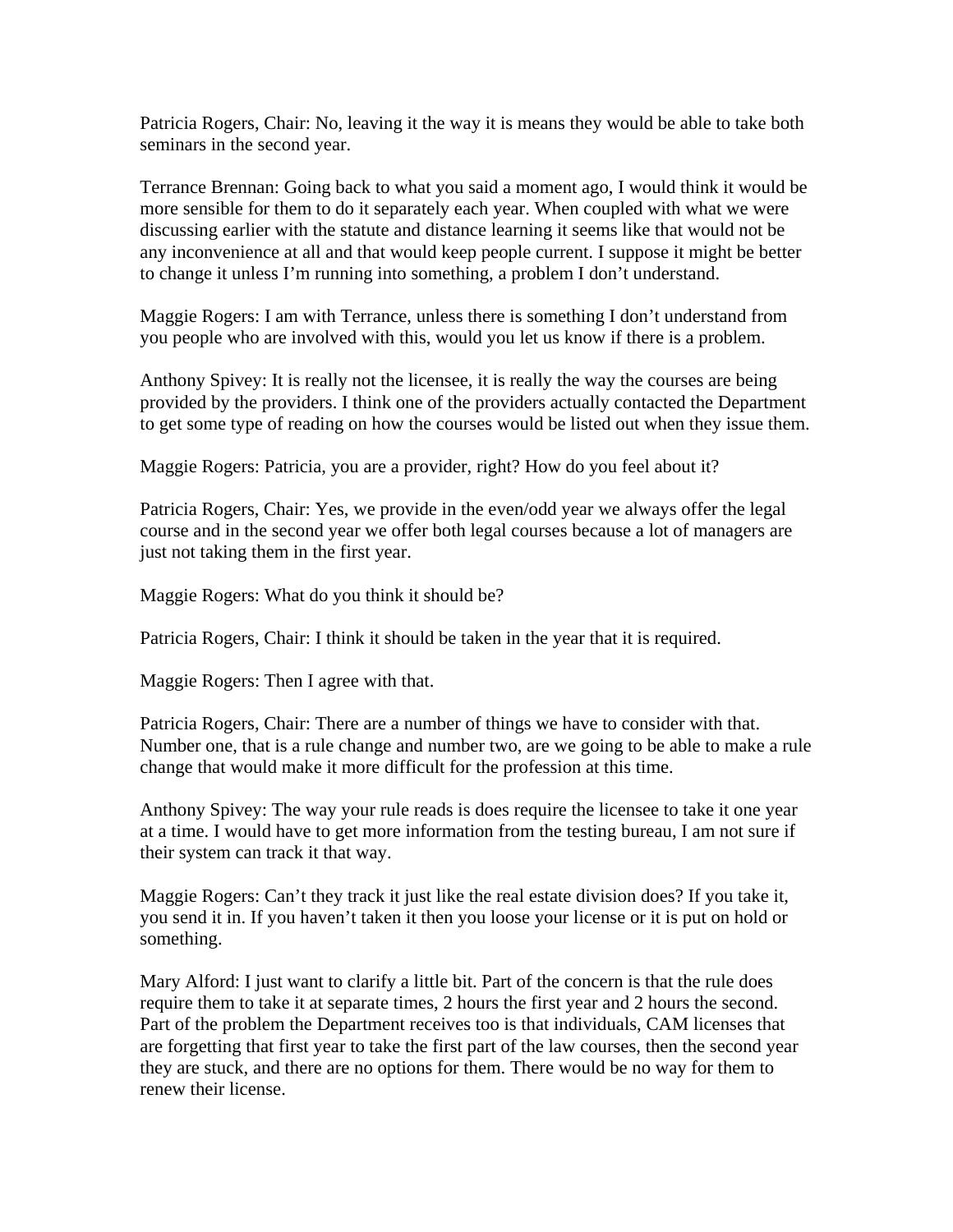Patricia Rogers, Chair: They have to do it then the same way that people who haven't taken the 2010 would have to do it. They would have to take a legal update to bring their license current.

Anthony Spivey: You have a lot of factors involved in tracking this.

Patricia Rogers, Chair: Tony, do you think this is something you need to do more research on and put on the August agenda.

Anthony Spivey: Sure, I can have BET to do a presentation on it for you.

Patricia Rogers, Chair: I think it is important that they take it in the required year. I want to make sure that we make a decision it is reasonable decision.

Maggie Rogers: I agree with you. If I don't take my real estate education then my license would be gone. I don't see why it should be any different with CAM's. But, there are other aspects of this that are practical and Tony knows that and the report will certainly show how this affects the entire license process. I look forward to your report Tony and Mary.

#### **2. Professional Standards of Conduct**

Patricia Rogers, Chair: I did get to a number of codes of ethics for us to look at. Since I sent it to you all at the last minute I think it is better if we defer it to August. Is that acceptable to everyone?

Terrance Brennan: It's fine here. What is the ultimate view here?

Patricia Rogers, Chair: Remember we had discussed updating the Professional Standards of Conduct to raise the level. And this goes back several meetings to raise the level of professionalism among CAM's. That is what we would be looking to do.

Maggie Rogers: If we enact these, if that is the correct word for that, what are the implications of the enactment of it?

Patricia Rogers, Chair: I think then we would want them adopted into the current rules. We have a Professional Standards now. I believe it would be changing the rule to improve or raise level of standards.

Maggie Rogers: I think it is wonderful that they are spelled out this clearly. Who did all of this work?

Patricia Rogers, Chair: I gathered them together.

Maggie Rogers: What a lot of work.